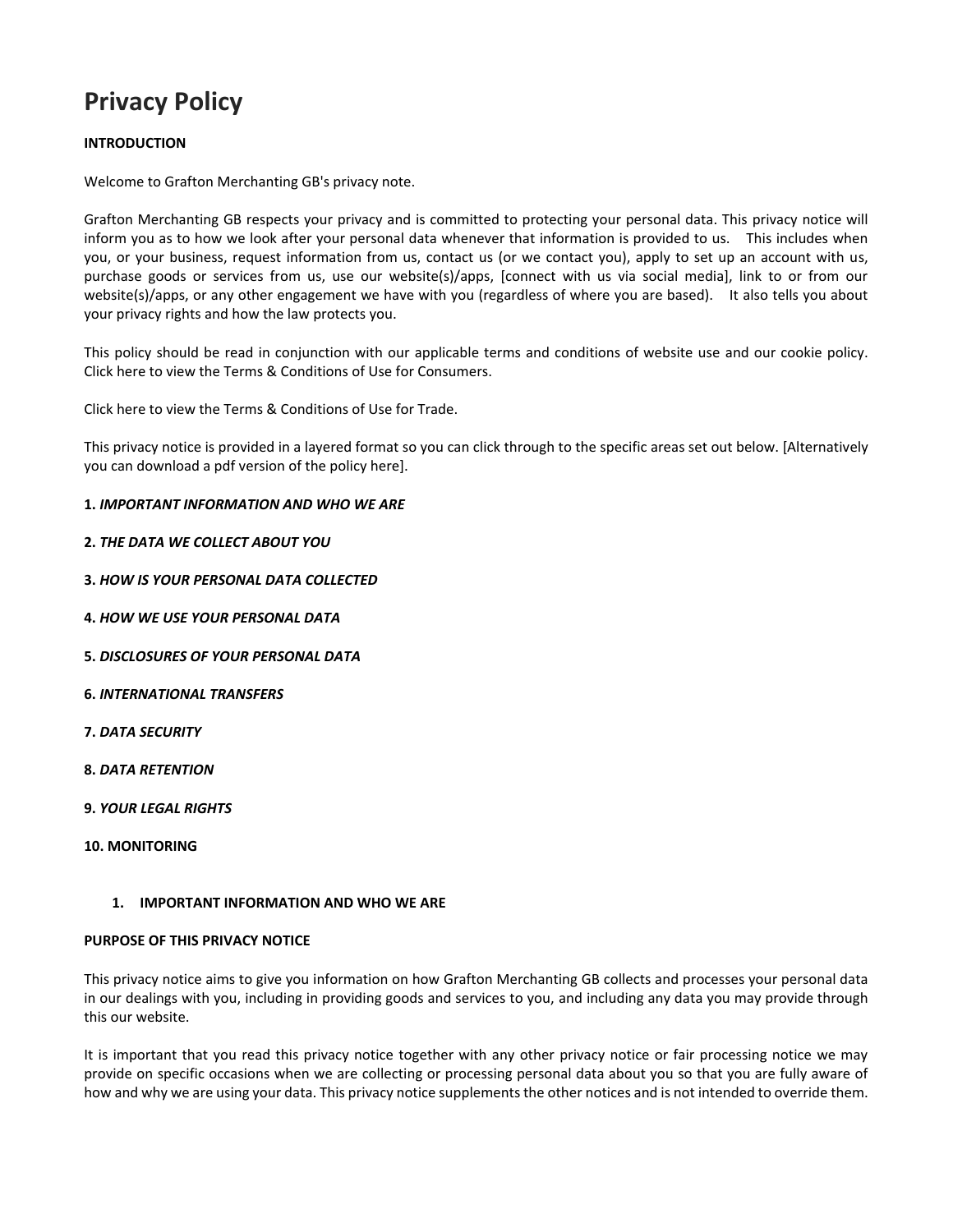# **CONTROLLER**

Grafton Merchanting GB is the controller of your personal data and responsible for our website. Grafton Merchanting GB is part of the Grafton Group. Current members of the Grafton Group are: Buildbase, Civils and Lintels, Electricbase, Hirebase, Crescent, PDM, L&G, T Brewer, Deben Buildbase, Allsands, Wollens, Beaumont Forest.

Grafton Group has appointed a Data Protection Officer (DPO) who is responsible for overseeing questions in relation to this privacy notice. If you have any questions about this privacy notice, including any requests to exercise your legal rights, please contact the DPO using the details set out below.

The Data Protection Officer Grafton Group plc 2 Wythall Green Way Wythall Birmingham B47 6LW

[01564 821600] [DPO@graftonplc.com](mailto:DPO@graftonplc.com)

You have the right to make a complaint at any time to the Information Commissioner's Office (ICO), the UK supervisory authority for data protection issues (*[www.ico.org.uk](http://www.ico.org.uk/)*). We would, however, appreciate the chance to deal with your concerns before you approach the ICO so please contact us in the first instance.

## **CHANGES TO THE PRIVACY NOTICE AND YOUR DUTY TO INFORM US OF CHANGES**

This privacy notice was last updated on 20<sup>th</sup> April 2018.

It is important that the personal data we hold about you is accurate and current. Please keep us informed if your personal data changes during your relationship with us.

## **THIRD-PARTY LINKS**

Our website may include links to third-party websites, plug ins and applications. Clicking on those links or enabling those connections may allow third parties to collect or share data about you. We do not control these third-party websites and are not responsible for their privacy statements. When you leave our website, we encourage you to read the privacy notice of every website you visit.

# **2. THE DATA WE COLLECT ABOUT YOU**

Personal data, or personal information, means any information about an individual from which that person can be identified. It does not include data where the identity has been removed (anonymous data).

We may collect, use, store and transfer different kinds of personal data about you which we have grouped together as follows:

- **Identity Data** includes first name, last name, username or similar identifier, marital status, title, date of birth and gender.
- **Contact Data** includes billing address, home address, email address and telephone numbers.
- **Financial Data** includes payment card details and, where you or your business have or apply for a credit account with us, bank account details and information held by credit reference and fraud prevention agencies.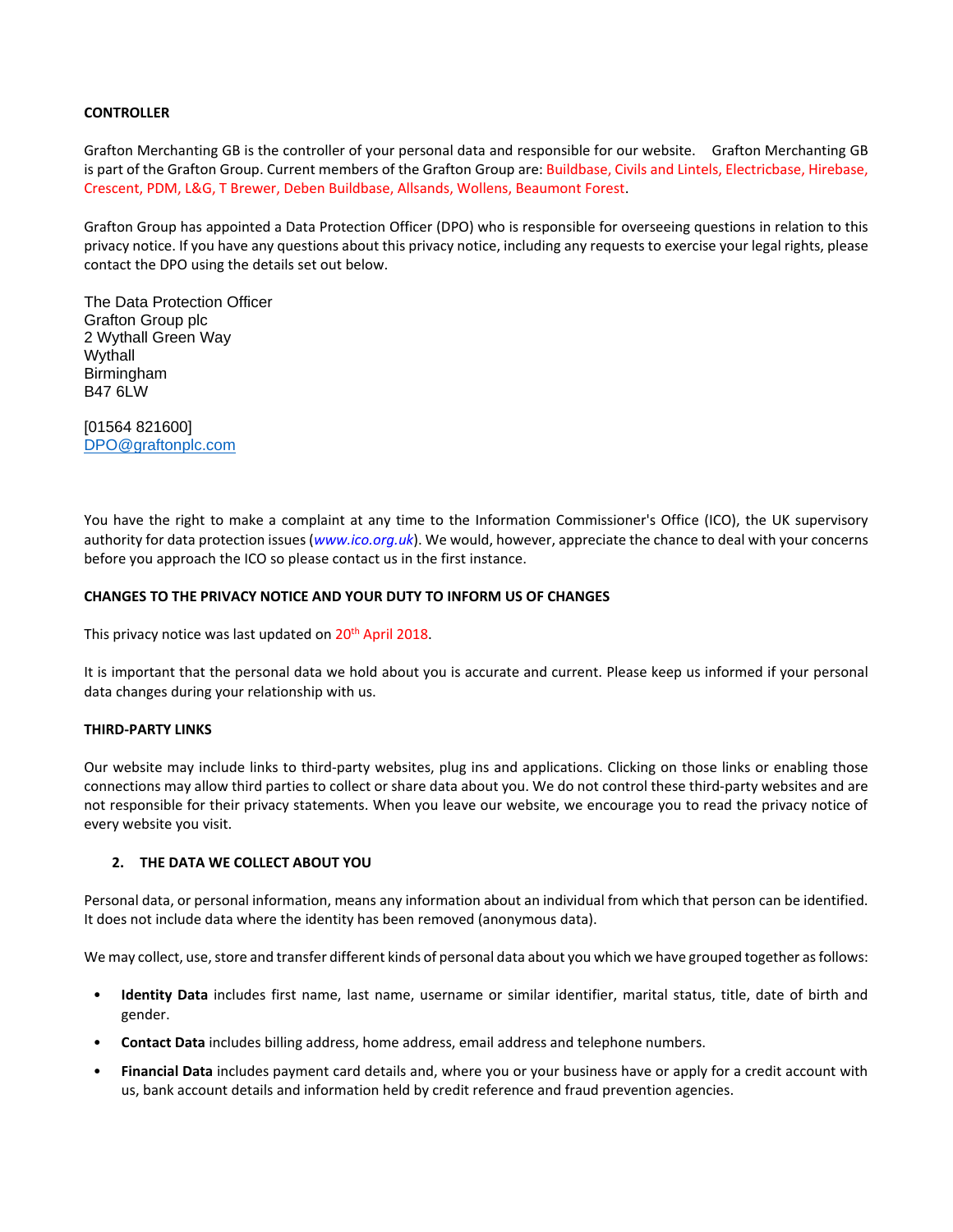- **Transaction Data** includes details about you/your business trading history, including payments from you/your business.
- **Technical Data** includes internet protocol (IP) address, your login data, browser type and version, browser plug-in types and versions, operating system and platform and other technology on the devices you use to access this website/or any apps.
- **Profile Data** includes your username and password, products/services provided to you/your business, feedback and survey responses.
- **Usage Data** includes information as to how you use our website.
- **Marketing and Communications Data** includes your preferences as to whether you are happy to receive marketing from us and, if so, your communication preferences.

We also collect, use and share **Aggregated Data** such as statistical or demographic data for any purpose. Aggregated Data may be derived from your personal data but is not considered personal data in law as this data does **not** directly or indirectly reveal your identity. For example, we may aggregate your Usage Data to calculate the percentage of users accessing a specific website feature. However, if we combine or connect Aggregated Data with your personal data so that it can directly or indirectly identify you, we treat the combined data as personal data which will be used in accordance with this privacy notice.

In the normal course, we will not collect **Special Categories of Personal Data** about you. [Criminal offences may, however, appear on credit references or anti-fraud checks we may make].

## **IF YOU FAIL TO PROVIDE PERSONAL DATA**

Where we need to collect personal data by law, or under the terms of a contract we have with you and you fail to provide that data when requested, we may not be able to perform the contract we have or are trying to enter into with you (for example, to provide you with goods or services). In this case, we may have to cancel a contract you have with us but we will notify you if this is the case at the time.

## **3. HOW IS YOUR PERSONAL DATA COLLECTED?**

We use different methods to collect data from and about you including through:

- **Direct interactions.** You may give us your Identity, Contact and Financial Data by filling in forms or by corresponding with us by post, phone, email, via this website, apps or on social media, or otherwise. This includes personal data you provide when you or your business
	- subscribe to our newsletter and/or other publications;
	- request a brochure or other promotional or marketing materials to be sent to you/your business;
	- apply for, or operate, a credit or cash account with us;
	- purchase goods [and/or services] at one of our stores;
	- purchase goods [and/or services] via our website;
	- attend a hospitality event;
	- enter a competition, or respond to a promotion or survey; or
	- give us some feedback.
- **Automated technologies or interactions.** As you interact with our website, we may automatically collect Technical Data about your equipment, browsing actions and patterns. We collect this personal data by using cookies, [server logs] and other similar technologies. Please see our cookie policy for further details.
- **Third parties and publicly available sources.** We may receive personal data about you from various third parties and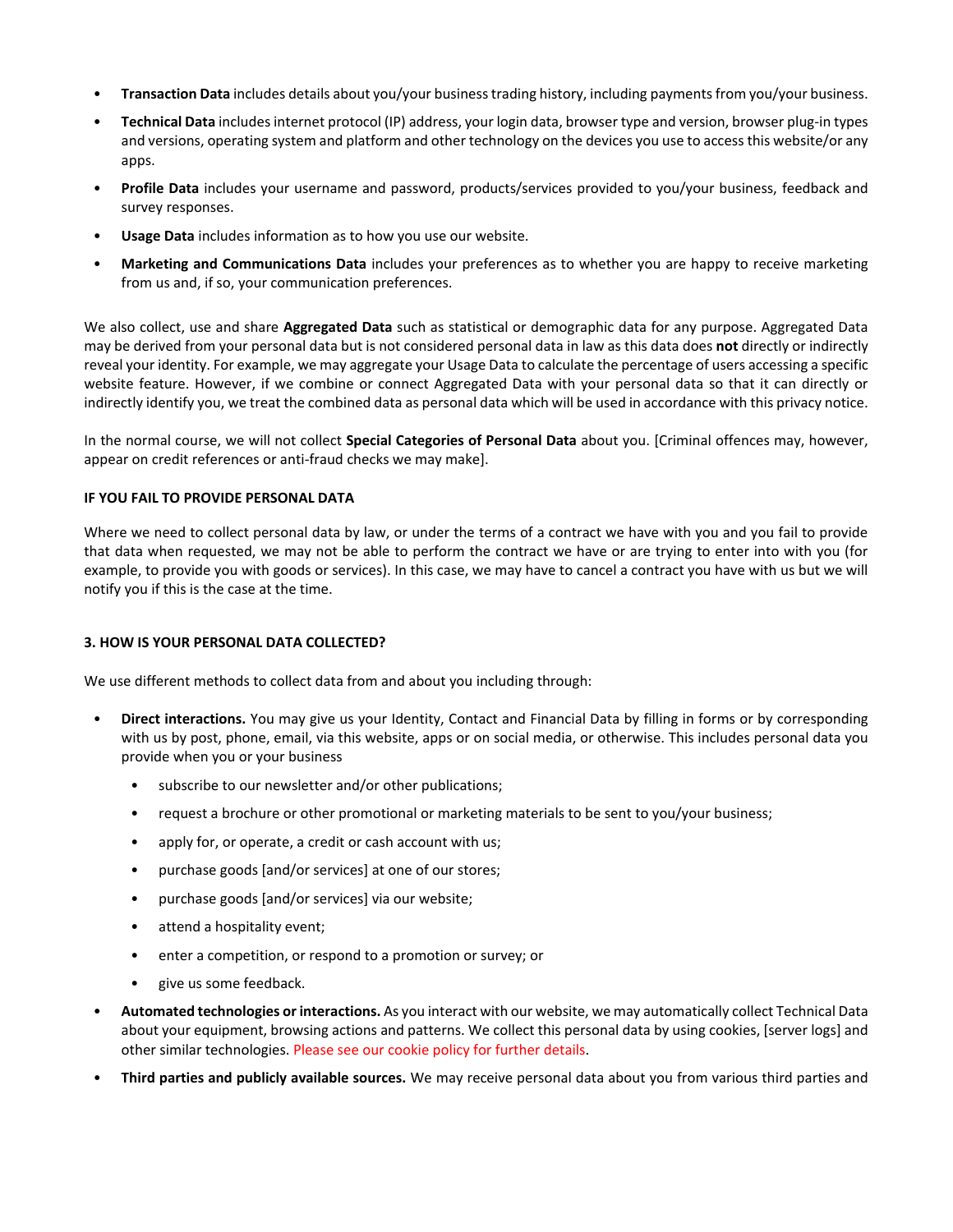public sources

- Credit reference agencies and fraud prevention organisations such as Graydon and Shoosmiths Solicitors. When you or your business in which you are a partner or a director makes an application for a credit account with us, we will or may make searches about you with credit reference agencies and fraud prevention organisations. [Searches are made against addresses provided, and so may also return information relating to other household members.] The relevant agencies/organisations will keep a record of that search, and will share information from their records with us and with other business assessing applications for credit and to prevent fraud. We will record information as to your/your business' trading history with us, and share this information with credit reference agencies and fraud prevention organisations. Should it become necessary to review a credit account, a further check with credit reference agencies [and fraud prevention organisations] may be made, and a record kept by them of the search.
- Debt collection and debtor tracing organisations, Top Service and TS Legal. Where your/your business' debts are unpaid, we may share your personal information with relevant debt collection and/or debtor tracing agencies.
- Other businesses in the same or related sectors. As part of our credit referencing [and anti-fraud] procedures we may make enquiries of other businesses in the same or related sectors as to your/your business' trading history with them, and may share information as to your/your business' trading history with us.
- Technical Data from analytics providers such as Google based outside the EU
- Contact, Financial and Transaction Data from providers of technical, payment and delivery services such as SagePay based inside the EU.
- Identity and Contact Data from publicly availably sources such as Companies House and the Electoral Register based inside the EU.
- Contract and Planning Applications data from publicly available sources including local authorities, ABI, Bravo Solutions, In-Tend, CCS, Housing Net, Contract.Net, Forsee, based inside the EU

## **4. HOW WE USE YOUR PERSONAL DATA**

We will only use your personal data when the law allows us to. Most commonly, we will use your personal data in the following circumstances:

- Where we need to perform the contract we are about to enter into or have entered into with you.
- Where it is necessary for our legitimate interests (or those of a third party) and your interests and fundamental rights do not override those interests.
- Where we need to comply with a legal or regulatory obligation.

Generally we do not rely on consent as a legal basis for processing your personal data other than in relation to sending direct marketing communications to you via email or text message;

You have the right to withdraw consent at any time by emailin[g marketing@buildbase.co.uk](mailto:marketing@buildbase.co.uk) with your account number, or, you can register on the Buildbase website, link your trade account then manage your preferences at any time.

## **PURPOSES FOR WHICH WE WILL USE YOUR PERSONAL DATA**

We have set out below, in a table format, a description of the ways we plan to use your personal data, and which of the legal bases we rely on to do so. We have also identified what our legitimate interests are where appropriate.

Note that we may process your personal data for more than one lawful ground depending on the specific purpose for which we are using your data.

| <b>Purpose/Activity</b> | Type of data | Lawful basis for processing including basis of |
|-------------------------|--------------|------------------------------------------------|
|-------------------------|--------------|------------------------------------------------|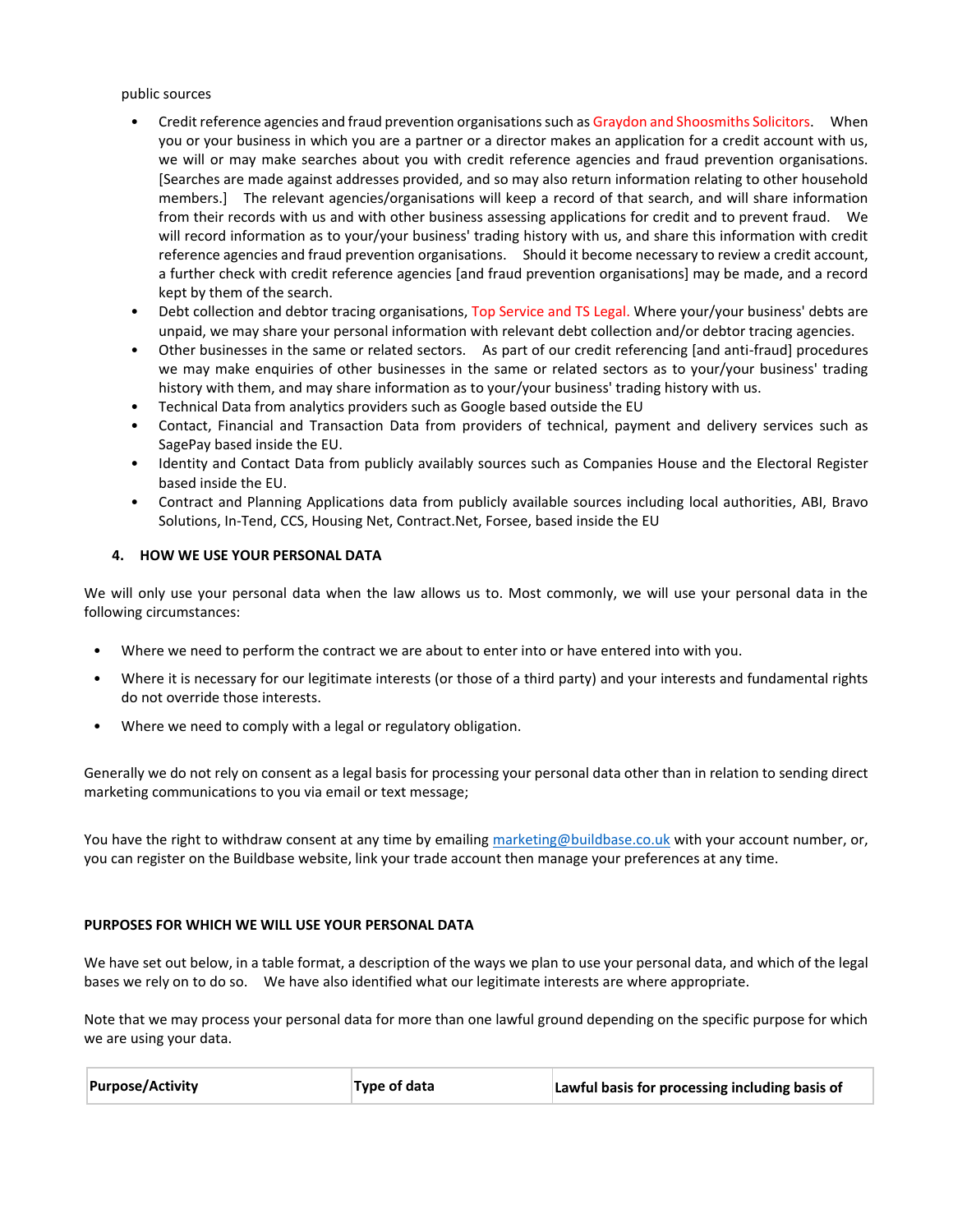|                                                                                                                                                                                          |                                                                 | legitimate interest                                                                                                                                                                                                                                                                            |
|------------------------------------------------------------------------------------------------------------------------------------------------------------------------------------------|-----------------------------------------------------------------|------------------------------------------------------------------------------------------------------------------------------------------------------------------------------------------------------------------------------------------------------------------------------------------------|
| To respond to an enquiry from you.                                                                                                                                                       | (a) Identity<br>(b) Contact                                     | Necessary to take steps at your request prior to<br>entering into a contract with you.                                                                                                                                                                                                         |
| To undertake credit-referencing and<br>anti-fraud checks in connection with<br>applications for and the operation of a<br>credit account with us.                                        | (a) Identity<br>(b) Contact<br>(c) Financial<br>(d) Transaction | Necessary to take steps at your request prior to<br>entering into a contract with you.                                                                                                                                                                                                         |
|                                                                                                                                                                                          |                                                                 | Necessary for our legitimate interests in<br>protecting our business from insolvent customers<br>and fraud.                                                                                                                                                                                    |
|                                                                                                                                                                                          |                                                                 | Necessary for means of substantial public interest<br>(preventing fraud).                                                                                                                                                                                                                      |
| To provide goods and/or services to you, (a) Identity<br>and to collect and recover money owned (b) Contact<br>to us                                                                     | (c) Financial<br>(d) Transaction                                | Performance of a contract with you                                                                                                                                                                                                                                                             |
|                                                                                                                                                                                          |                                                                 | Necessary for our legitimate interests (to operate<br>our business and recover debts due to us).                                                                                                                                                                                               |
| To manage our relationship with you<br>which will include:                                                                                                                               | (a) Identity<br>(b) Contact                                     | Performance of a contract with you                                                                                                                                                                                                                                                             |
| (a) Notifying you about changes to our                                                                                                                                                   | (c) Profile                                                     | Necessary to comply with a legal obligation<br>Necessary for our legitimate interests (to keep                                                                                                                                                                                                 |
| terms or privacy policy                                                                                                                                                                  | (d) Marketing and<br>Communications                             | our records updated and to study how customers                                                                                                                                                                                                                                                 |
| (b) Asking you for feedback                                                                                                                                                              | (e) Usage                                                       | use our services)                                                                                                                                                                                                                                                                              |
|                                                                                                                                                                                          |                                                                 | [Your consent (email/SMS marketing)]                                                                                                                                                                                                                                                           |
| To administer and protect our business<br>including our website (including<br>troubleshooting, data analysis, testing,<br>system maintenance, support, reporting<br>and hosting of data) | (a) Identity<br>(b) Contact<br>(c) Technical                    | Necessary for our legitimate interests (for<br>running our business, provision of administration<br>and IT services, network security, to prevent<br>fraud, and in the context of a business<br>reorganisation or group restructuring exercise)<br>Necessary to comply with a legal obligation |
| [To deliver relevant website content to                                                                                                                                                  | (a) Identity                                                    | Necessary for our legitimate interests (to study                                                                                                                                                                                                                                               |
| you [and measure or understand the<br>effectiveness/usability of our website]                                                                                                            | (b) Contact<br>(c) Profile<br>(d) Usage<br>(e) Technical        | how customers use our services, to develop<br>them, to grow our business and to inform our<br>marketing strategy)]                                                                                                                                                                             |
| To use data analytics to improve our<br>website, services, marketing and<br>customer relationships                                                                                       | (a) Technical<br>(b) Usage                                      | Necessary for our legitimate interests (to define                                                                                                                                                                                                                                              |
|                                                                                                                                                                                          |                                                                 | types of customers for our services, to keep our<br>website updated and relevant, to develop our<br>business and to inform our marketing strategy)                                                                                                                                             |
| To deal with issues, complaints or<br>disputes arising out of our relationship<br>with you/your business, and to prevent<br>or detect crime, including fraud                             | (a) Identity<br>(b) Financial<br>(c) Technical<br>(d) Profile   | To establish, exercise or defend legal claims                                                                                                                                                                                                                                                  |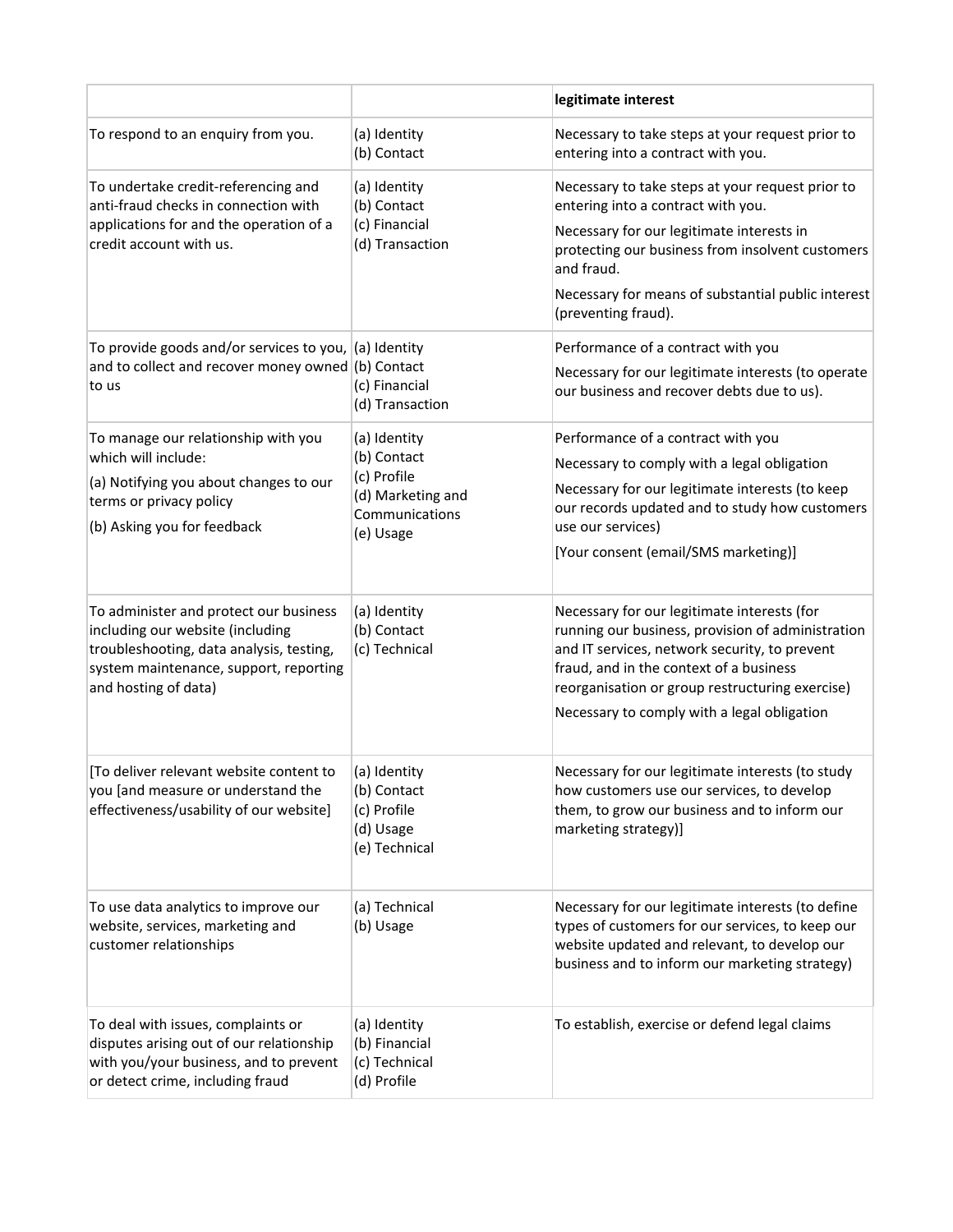When we refer to legitimate interests we mean the interest of our business in conducting and managing our business to enable us to give you the best service/product. We make sure we consider and balance any potential impact on you (both positive and negative) and your rights before we process your personal data for our legitimate interests. We do not use your personal data for activities where our interests are overridden by the impact on you (unless we have your consent or are otherwise required or permitted to by law).

We do not undertake automated decision making using your personal data.

# **MARKETING/PROMOTIONAL OFFERS**

We strive to provide you with choices regarding certain personal data uses, particularly around marketing.

Where you have agreed to receive it, we may use your Identity, Contact, Technical, Usage and Profile Data to form a view on what we think you may want or need, or what may be of interest to you. This is how we decide which goods, services and offers may be relevant for you.

We will only share your personal data for marketing purposes in accordance with your preferences/consent.

You can ask us to stop sending you marketing messages at any time by registering on the website and linking your trade account then checking or unchecking relevant boxes to adjust your marketing preferences, by following the opt-out links on any marketing message sent to you or by emailing [marketing@buildbase.co.uk](mailto:marketing@buildbase.co.uk) at any time].

# **COOKIES**

You can set your browser to refuse all or some browser cookies, or to alert you when websites set or access cookies. If you disable or refuse cookies, please note that some parts of this website may become inaccessible or not function properly. For more information about the cookies we use, please see our cookie policy.

# **CHANGE OF PURPOSE**

We will only use your personal data for the purposes for which we collected it, unless we reasonably consider that we need to use it for another reason and that reason is compatible with the original purpose. If you wish to get an explanation as to how the processing for the new purpose is compatible with the original purpose, please email dpo@graftonplc.com

If we need to use your personal data for an unrelated purpose, we will notify you and we will explain the legal basis which allows us to do so.

Please note that we may process your personal data without your knowledge or consent, in compliance with the above rules, where this is required or permitted by law.

# **5. DISCLOSURES OF YOUR PERSONAL DATA**

We may have to share your personal data with the categories of parties set out below for the purposes set out in the table in paragraph 4 above.

- Other companies in the Grafton Group based within the European Economic Area involved in providing goods and/or services to you, whether directly or providing underlying infrastructure services.
- External third parties, including:
	- business partners, suppliers and sub-contractors for the performance of any contract we enter into with them or you;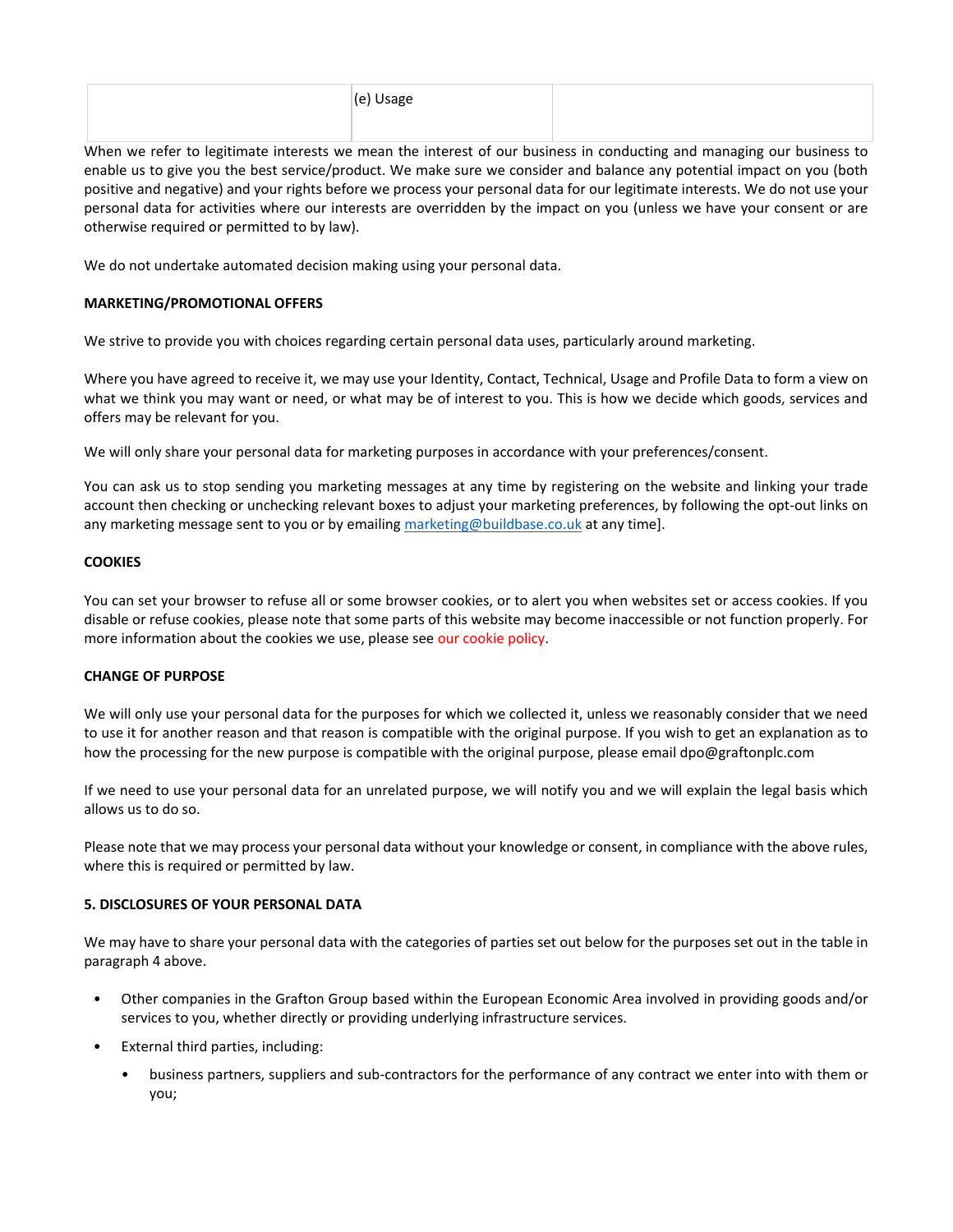- analytics and search engine providers that assist us in the improvement and optimisation of our services and website;
- professional advisers, including lawyers, banks, auditors and insurers;
- HM Revenue and Customs, regulators and other authorities;
- entities involved in credit checking and anti-fraud activities, crime prevention/detection, risk assessment and management and dispute resolution.
- Third parties whom we may choose to sell, transfer, or merge parts of our business or our assets. Alternatively, we may seek to acquire other businesses or merge with them. If a change happens to our business, then the new owners may use your personal data in the same way as set out in this privacy notice.

Where these third parties are our processors, we require them to respect the security of your personal data and to treat it in accordance with the law. We do not allow our third-party processors to use your personal data for their own purposes and only permit them to process your personal data for specified purposes and in accordance with our instructions. Some of the third parties mentioned above, for example many professional advisers and HM Revenue and Customs, are controllers who, like us, are subject to specific obligations under data protection law, and who will have their own privacy notices setting out how they deal with personal data.

# **6. INTERNATIONAL TRANSFERS**

As described in paragraph 5 above, we may share your personal data within the Grafton Group. All companies in the Group are currently based in the European Economic Area (**EEA**).

Though we do not seek actively to transfer personal data outside the EEA, some of the external third parties we deal with are based outside the EEA or process personal data outside the EEA, so their processing of your personal data will involve a transfer of data outside the EEA.]

Whenever we transfer your personal data out of the EEA, we look to ensure a similar degree of protection is afforded to it by ensuring at least one of the following safeguards is implemented:

- Transferring your personal data to countries that have been deemed to provide an adequate level of protection for personal data by the European Commission. [For further details, see *[European Commission: Adequacy of the protection](https://ec.europa.eu/info/law/law-topic/data-protection/data-transfers-outside-eu/adequacy-protection-personal-data-non-eu-countries_en)  [of personal data in non-EU countries](https://ec.europa.eu/info/law/law-topic/data-protection/data-transfers-outside-eu/adequacy-protection-personal-data-non-eu-countries_en)*.]
- Where we use certain service providers, we may use specific contracts approved by the European Commission which give personal data the same protection it has in Europe. [For further details, see *[European Commission: Model contracts](https://ec.europa.eu/info/strategy/justice-and-fundamental-rights/data-protection/data-transfers-outside-eu/model-contracts-transfer-personal-data-third-countries_en)  [for the transfer of personal data to third countries](https://ec.europa.eu/info/strategy/justice-and-fundamental-rights/data-protection/data-transfers-outside-eu/model-contracts-transfer-personal-data-third-countries_en)*.]
- Where we use providers based in the US, we may transfer data to them if they are part of the Privacy Shield which requires them to provide similar protection to personal data shared between the Europe and the US. [For further details, see *[European Commission: EU-US](https://ec.europa.eu/info/strategy/justice-and-fundamental-rights/data-protection/data-transfers-outside-eu/eu-us-privacy-shield_en)* Privacy *Shield*.]

Pleas[e email](mailto:email) dpo@graftonplc.com if you want further information on the specific mechanism used by us when transferring your personal data out of the EEA.

# **7. DATA SECURITY**

We have put in place appropriate security measures to prevent your personal data from being accidentally lost, used or accessed in an unauthorised way, altered or disclosed. In addition, we limit access to your personal data to those employees, agents, contractors and other third parties who have a business need to know. Processors we appoint will only process your personal data on our instructions and they are subject to a duty of confidentiality.

We have put in place procedures to deal with any suspected personal data breach and will notify you and any applicable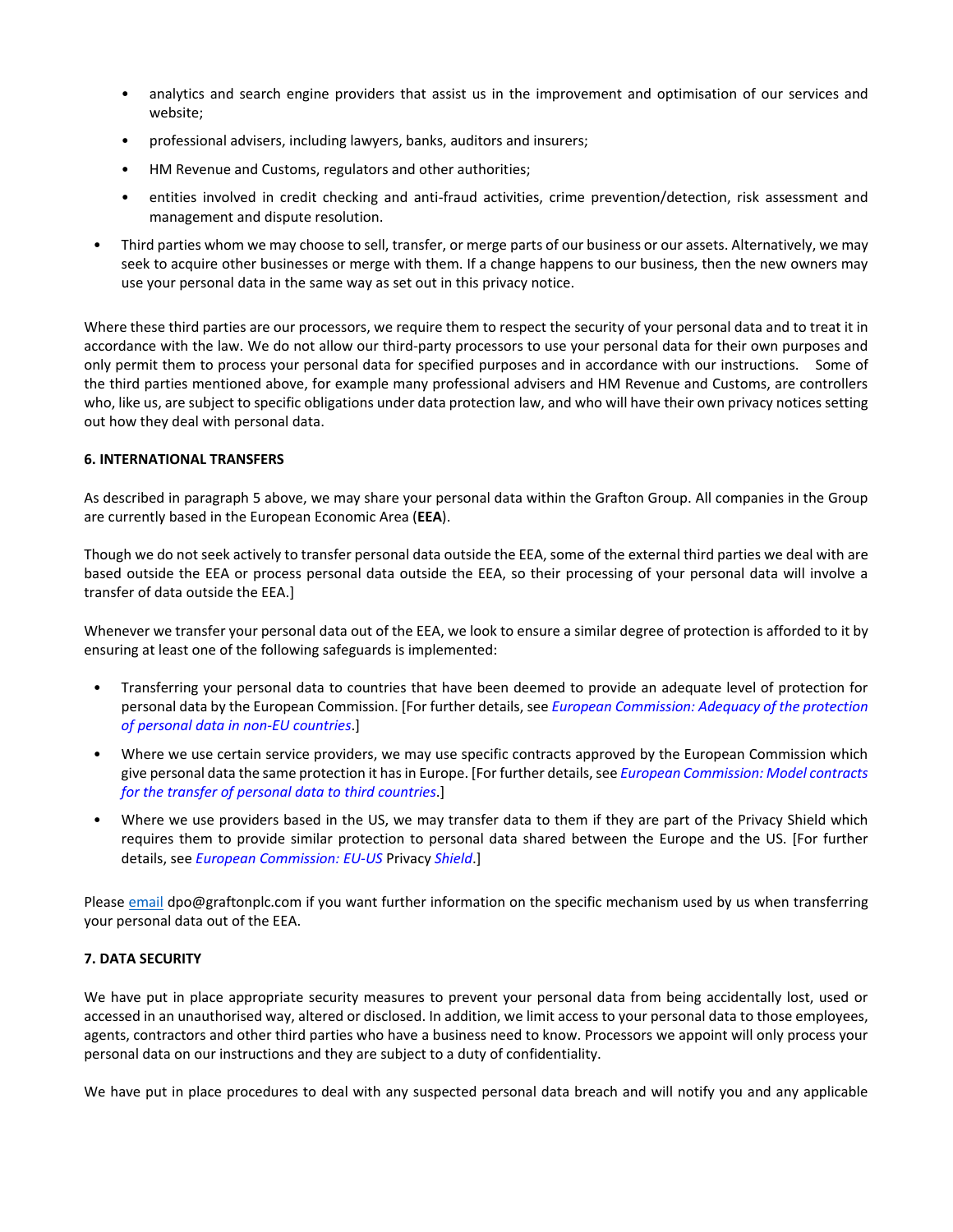regulator of a breach where we are legally required to do so.

## **8. DATA RETENTION**

## **HOW LONG WILL YOU USE MY PERSONAL DATA FOR?**

We will only retain your personal data for as long as necessary to fulfil the purposes we collected it for, including for the purposes of satisfying any legal, accounting, or reporting requirements.

To determine the appropriate retention period for personal data, we consider the amount, nature, and sensitivity of the personal data, the potential risk of harm from unauthorised use or disclosure of your personal data, the purposes for which we process your personal data and whether we can achieve those purposes through other means, and the applicable legal requirements.

Details of retention periods for different types of your personal data are available in our retention policy which you can request from us by dpo@graftonplc.com

## **OR**

By law we have to keep basic information about our customers (including Contact, Identity, Financial and Transaction Data) for six years after they cease being customers for tax purposes.

In some circumstances you can ask us to delete your data: see [*Request erasure*] below for further information.

In some circumstances we may anonymise your personal data (so that it can no longer be associated with you) for research or statistical purposes in which case we may use this information indefinitely without further notice to you.

## **9. YOUR LEGAL RIGHTS**

Under certain circumstances, you have rights under data protection laws in relation to your personal data:

- [*Request access to your personal data*].
- [*Request correction of your personal data*].
- [*Request erasure of your personal data*].
- [*Object to processing of your personal data*].
- [*Request restriction of processing your personal data*].
- [*Request transfer of your personal data*].
- [*Right to withdraw consent*].

If you wish to exercise any of the rights set out above, please email dpo@graftonplc.com

You will not have to pay a fee to access your personal data (or to exercise any of the other rights). However, we may charge a reasonable fee if your request is clearly unfounded, repetitive or excessive. Alternatively, we may refuse to comply with your request in these circumstances.

We may need to request specific information from you to help us confirm your identity and ensure your right to access your personal data (or to exercise any of your other rights). This is a security measure to ensure that personal data is not disclosed to any person who has no right to receive it. We may also contact you to ask you for further information in relation to your request to enable us to deal with your request or to speed up our response.